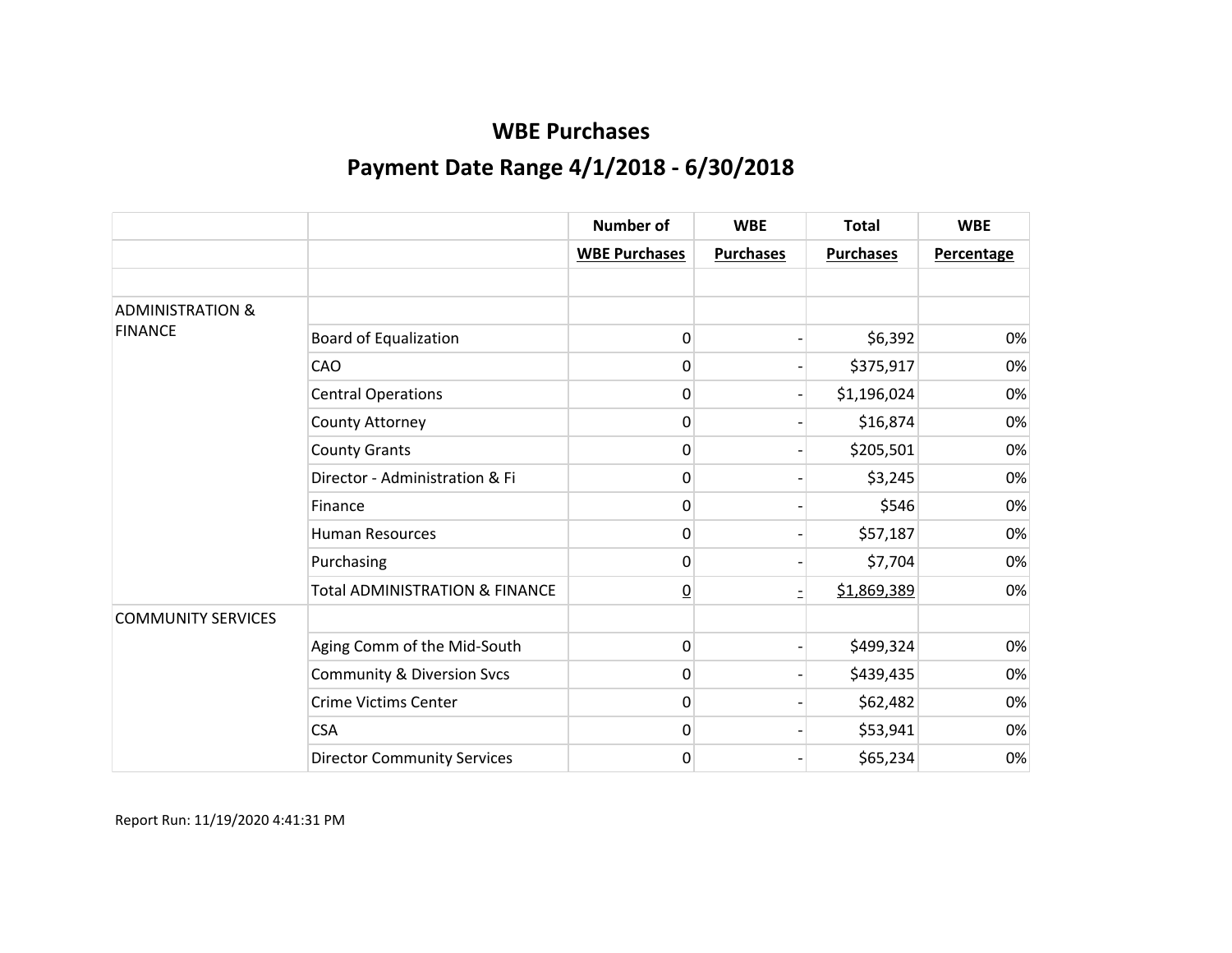| <b>COMMUNITY SERVICES</b> | <b>Pretrial Services</b>             | 0              |         | \$1,507     | 0% |
|---------------------------|--------------------------------------|----------------|---------|-------------|----|
|                           | Ryan White                           | 0              |         | \$626,603   | 0% |
|                           | <b>Total COMMUNITY SERVICES</b>      | $\overline{0}$ |         | \$1,748,527 | 0% |
| <b>CORRECTIONS</b>        |                                      |                |         |             |    |
|                           | <b>Correction Center Facility</b>    | 0              |         | \$6,461     | 0% |
|                           | <b>Corrections Administration</b>    | 0              |         | \$4,038,073 | 0% |
|                           | <b>Total CORRECTIONS</b>             | $\overline{0}$ |         | \$4,044,534 | 0% |
| <b>EMPLOYEE BENEFITS</b>  |                                      |                |         |             |    |
|                           | Employee Health Insurance            | 0              |         | \$13,738    | 0% |
|                           | <b>Total EMPLOYEE BENEFITS</b>       | <u>0</u>       |         | \$13,738    | 0% |
| <b>HEALTH SERVICES</b>    |                                      |                |         |             |    |
|                           | Admin & Finance - Health Sycs        | 0              |         | \$18,269    | 0% |
|                           | <b>Community Health</b>              | $\overline{2}$ | \$3,157 | \$346,034   | 1% |
|                           | <b>Environmental Health Services</b> | 0              |         | \$118,376   | 0% |
|                           | <b>Forensic Services</b>             | 0              |         | \$2,025,951 | 0% |
|                           | Health Planning & Promotion          | 0              |         | \$84,363    | 0% |
|                           | <b>Inmate Medical Care</b>           | 0              |         | \$3,353,734 | 0% |
|                           | <b>Public Health Safety</b>          | 0              |         | \$234,632   | 0% |
|                           | <b>Total HEALTH SERVICES</b>         | $\overline{2}$ | \$3,157 | \$6,181,360 | 0% |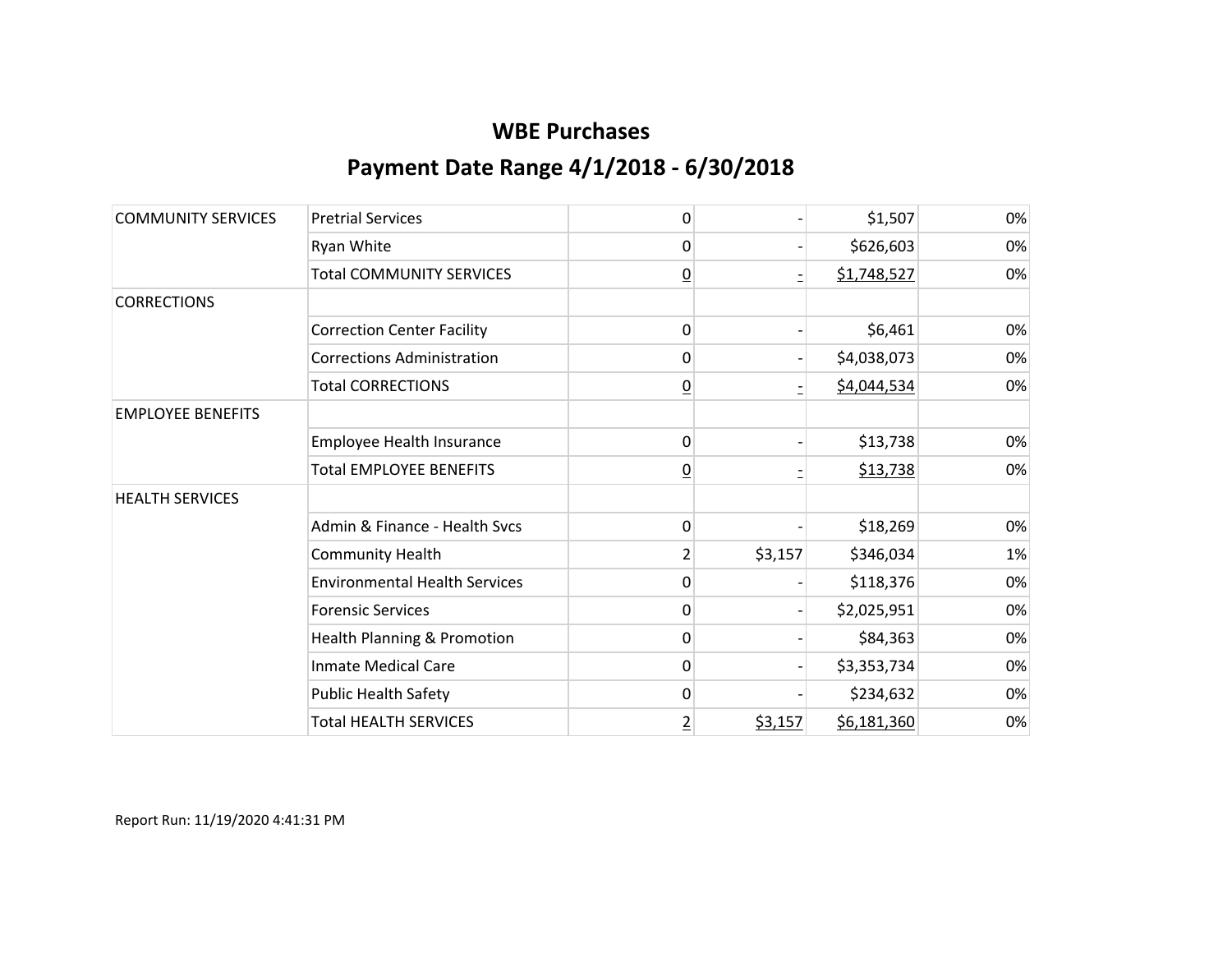| <b>INFORMATION</b>        |                                                       |                |          |             |    |
|---------------------------|-------------------------------------------------------|----------------|----------|-------------|----|
| <b>TECHNOLOGY SERVICE</b> | <b>Chief Information Officer</b>                      | 0              |          | \$4,250     | 0% |
|                           | <b>IT Internal Services</b>                           | 0              |          | \$592,661   | 0% |
|                           | IT Operations                                         | 4              | \$74,430 | \$927,381   | 8% |
|                           | <b>Total INFORMATION TECHNOLOGY</b><br><b>SERVICE</b> | $\overline{4}$ | \$74,430 | \$1,524,292 | 5% |
| <b>JAIL DIVISION</b>      |                                                       |                |          |             |    |
|                           | Jail Administration                                   | 0              |          | \$1,462,149 | 0% |
|                           | Jail Programs                                         | 0              |          | \$137,079   | 0% |
|                           | Jail Security                                         | 0              |          | \$11,285    | 0% |
|                           | <b>Total JAIL DIVISION</b>                            | $\overline{0}$ |          | \$1,610,513 | 0% |
| <b>JUDICIAL</b>           |                                                       |                |          |             |    |
|                           | <b>Attorney General</b>                               | 0              |          | \$40,599    | 0% |
|                           | <b>Chancery Court</b>                                 | 0              |          | \$2,266     | 0% |
|                           | <b>Circuit Court</b>                                  | 0              |          | \$10,613    | 0% |
|                           | <b>Criminal Court</b>                                 | 0              |          | \$19,983    | 0% |
|                           | <b>General Sessions Court</b>                         | 0              |          | \$241,819   | 0% |
|                           | Juvenile Court Clerk                                  | 0              |          | \$45,822    | 0% |
|                           | Juvenile Court Judge                                  | 0              |          | \$164,454   | 0% |
|                           | Probate Court                                         | 0              |          | \$2,950     | 0% |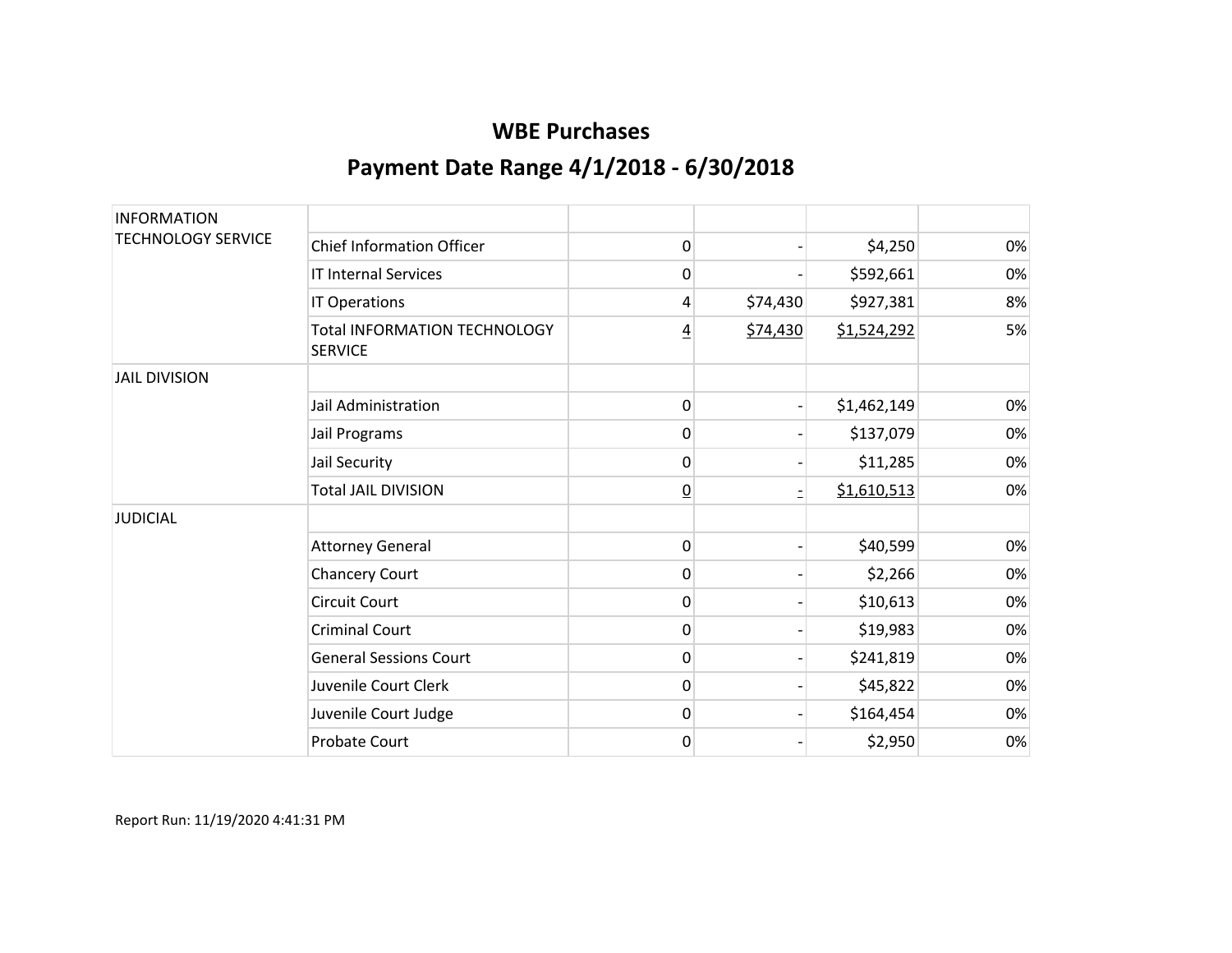| <b>JUDICIAL</b>         | <b>Public Defender</b>              | 0               |          | \$10,040  | 0%  |
|-------------------------|-------------------------------------|-----------------|----------|-----------|-----|
|                         | <b>Total JUDICIAL</b>               | $\overline{0}$  |          | \$538,546 | 0%  |
| <b>LAW ENFORCEMENT</b>  |                                     |                 |          |           |     |
|                         | <b>Chief Deputy</b>                 | $\mathbf 0$     |          | \$4,759   | 0%  |
|                         | Courts                              | 0               |          | \$41,468  | 0%  |
|                         | <b>Detectives</b>                   | 0               |          | \$3,636   | 0%  |
|                         | Fugitive                            | 0               |          | \$31,505  | 0%  |
|                         | <b>Special Operations</b>           | 6               | \$43,220 | \$203,111 | 21% |
|                         | <b>Training</b>                     | 2               | \$20,661 | \$169,192 | 12% |
|                         | Uniform Patrol                      | 0               |          | \$64,557  | 0%  |
|                         | <b>Total LAW ENFORCEMENT</b>        | $\underline{8}$ | \$63,881 | \$518,227 | 12% |
| OTHER ELECTED OFFICIALS |                                     |                 |          |           |     |
|                         | Assessor                            | 0               |          | \$159,997 | 0%  |
|                         | <b>County Clerk</b>                 | 0               |          | \$36,435  | 0%  |
|                         | <b>Election Commission</b>          | 0               |          | \$140,508 | 0%  |
|                         | <b>Equal Opportunity Compliance</b> | 0               |          | \$12,806  | 0%  |
|                         | Legislative Operations              | 0               |          | \$41,849  | 0%  |
|                         | Register                            | $\mathbf{0}$    |          | \$37,269  | 0%  |
|                         | Trustee                             | 0               |          | \$279,175 | 0%  |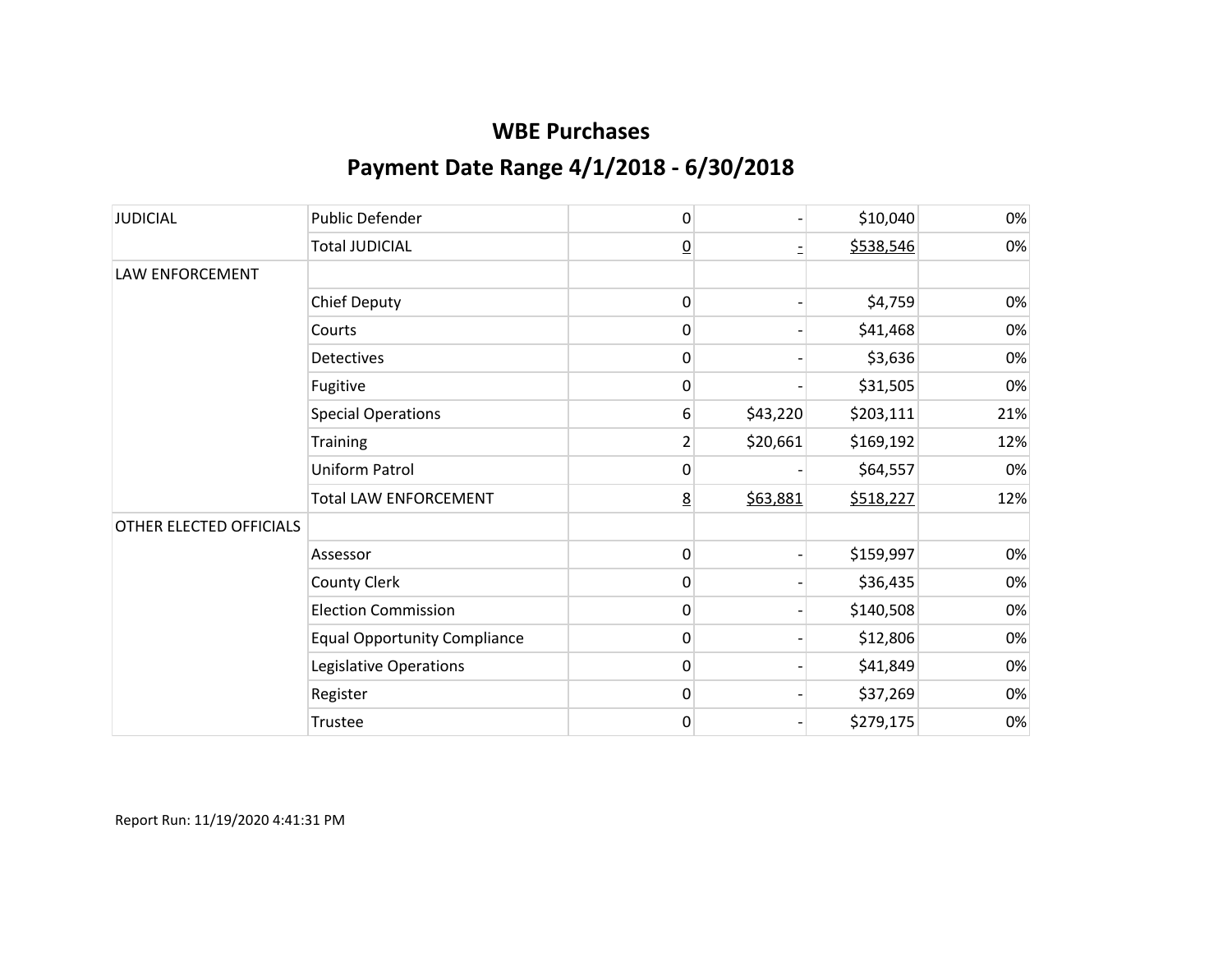|                       | OTHER ELECTED OFFICIALS Total OTHER ELECTED OFFICIALS | $\overline{0}$ |          | \$708,039   | 0%                      |
|-----------------------|-------------------------------------------------------|----------------|----------|-------------|-------------------------|
| Other Offices         |                                                       |                |          |             |                         |
|                       | <b>Central Operations</b>                             | $\mathbf{0}$   |          | \$120,605   | 0%                      |
|                       | Courts                                                | 0              |          | \$321,456   | 0%                      |
|                       | Director & Staff-Public Works                         | 0              |          | \$463,166   | 0%                      |
|                       | <b>Support Services</b>                               | 1              | \$26,363 |             | 724646882181<br>120000% |
|                       | <b>Total Other Offices</b>                            | $\overline{1}$ | \$26,363 | \$905,227   | 3%                      |
| <b>PLANNING &amp;</b> |                                                       |                |          |             |                         |
| <b>DEVELOPMENT</b>    | Admin & Finance - Health Svcs                         | 0              |          | \$1,567     | 0%                      |
|                       | <b>Codes Enforcement</b>                              | 0              |          | \$114,863   | 0%                      |
|                       | Director - Planning & Developm                        | 0              |          | \$8,132     | 0%                      |
|                       | Housing                                               | 0              |          | \$546,150   | 0%                      |
|                       | <b>Regional Services</b>                              | 0              |          | \$74,833    | 0%                      |
|                       | <b>Resilience Department</b>                          | 0              |          | \$416,473   | 0%                      |
|                       | Total PLANNING & DEVELOPMENT                          | $\overline{0}$ |          | \$1,162,018 | 0%                      |
| <b>PUBLIC WORKS</b>   |                                                       |                |          |             |                         |
|                       | Director & Staff-Public Works                         | 0              |          | \$788       | 0%                      |
|                       | <b>Environmental Programs</b>                         | 0              |          | \$126,797   | 0%                      |
|                       | <b>Fire Department</b>                                | 3              | \$24,700 | \$341,650   | 7%                      |